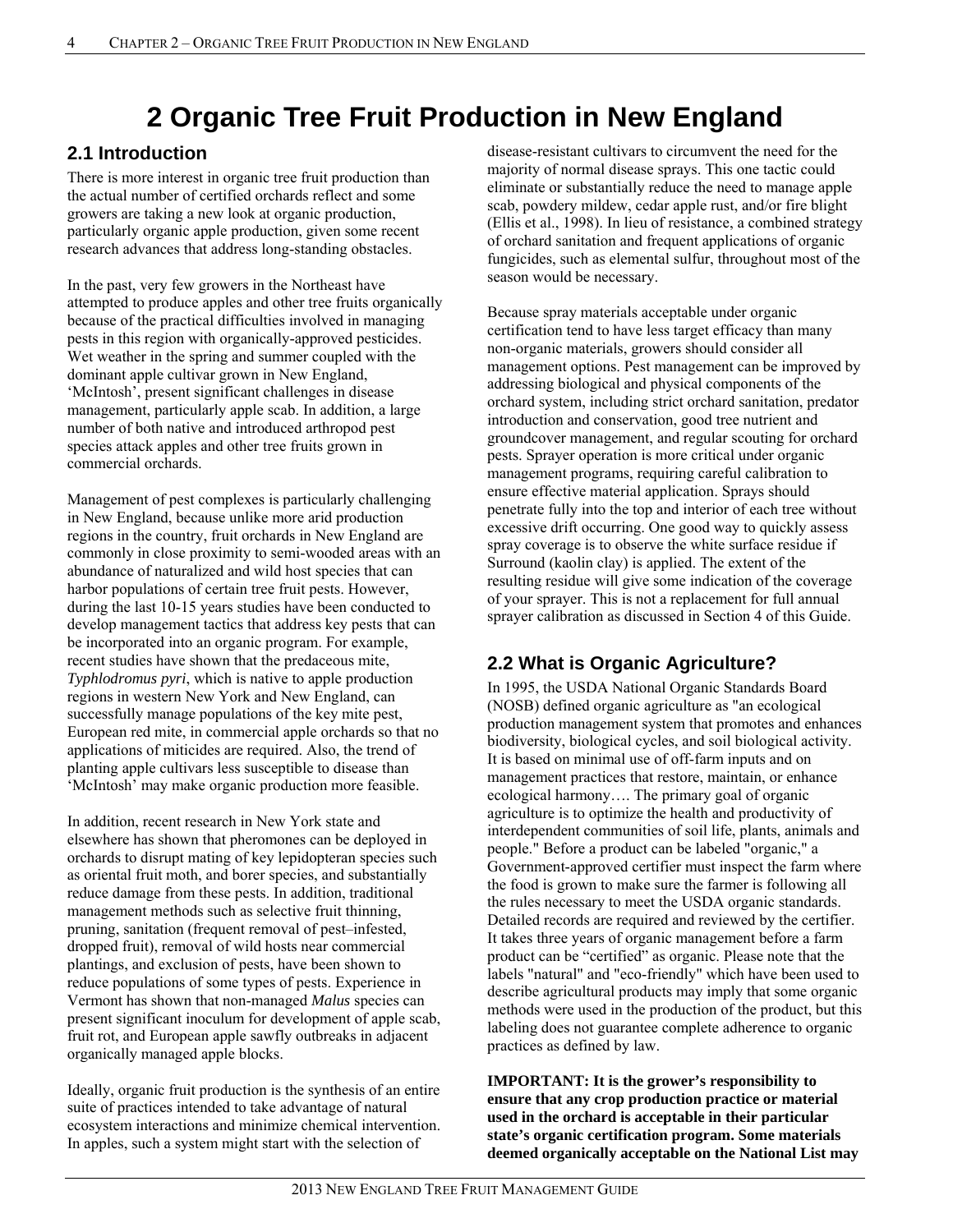#### **not be acceptable in some states.** *Contact your certifier to know what is acceptable and to ensure compliance with regulations in your state.*

Federally accredited certifying agencies for the New England states include the following:

#### **Maine**

MOFGA Certification Services, LLC 294 Crosby Brook Rd. P.O. Box 170 Unity, ME 04988-0170 Contact: Mary Yurlina 207-568-4142 E-mail: mofga@mofga.org www.mofga.org Scope: crop, livestock, wild crop, handling

#### **Connecticut and Massachusetts**

Baystate Organic Certifiers 1220 Cedarwood Circle North Dighton, MA 02764 Contact: Don Franczyk (774)872-5544 Phone (774)872-5545 Fax E-mail: baystateorganic@earthlink.net www.baystateorganic.org Scope: crop, livestock, wild crop, handling

#### **New Hampshire**

NH Dept. Agriculture Markets, & Food 25 Capitol St. P.O. Box 2042 Concord, NH 03302-2042 Contact: Jennifer Gornnert 603-271-3685 E-mail: jennifer.gornnert@agr.nh.gov http://www.nh.gov/agric/divisions/markets/organic\_ certification.htm Scope: crop, livestock, wild crop, handling

#### **Rhode Island**

Rhode Island Department of Environmental Management Division of Agricultural and Resource Marketing 235 Promenade St. Providence, RI 02908 Contact: Matt Green 401-222-2781 ext. 4516 E-mail: matt.green@dem.ri.gov http://www.dem.ri.gov/programs/bnatres/agricult/ orgcert.htm Scope: crop and handling

#### **Vermont**

Vermont Organic Farmers, LLC NOFA Vermont P.O. Box 697 14 Pleasant St. Richmond, VT 05477

Contact: Nicole Dehne 802-434-3821 E-mail: vof@nofavt.org www.nofavt.org Scope: crop, livestock, wild crop, handling

Detailed recordkeeping is critical in organic production to receive certification and to maintain it. Contact your state certifier to find out what is required.

Organic apple production guidelines for New England have yet to be established. This publication uses the symbol **"§"** to indicate materials that are considered organic options under at least *some* state certifying programs. Again, before using any product or production practice, consult with your certifying agency. Look for remarks or estimates of potential levels of efficacy in the footnoted comments associated with these materials, located in the "General Pest Management Considerations" sections preceding the Pesticide Spray Tables, and also in the respective tables giving the activity spectrums for the different pesticide classes (e.g., Tables 6.1.1, 7.1.1 and 7.1.2).

### **2.3 Fungicide/Bactericide Options in Organic Apple Production**

Ideally, organic fruit production involves a whole systems approach not just a substitution of materials. Research is currently underway in New England to examine the challenges and opportunities of organic apple production. Information from this and other research will be incorporated into future extension publications. The following information on organically acceptable fungicides is based on observations by researchers and extension specialists in New York.

**Sulfur** (Microthiol Disperss) is effective for controlling some fruit diseases, but it must be applied prior to infection. Sulfur is easily removed by rain. Thus, coverage must be renewed much more frequently than is required with conventional fungicides with better rain resistance. Sulfur is not very effective for controlling rust diseases on apples. [Note: Rust diseases in organic apple orchards can be minimized if cedars within 500 ft can be removed or if new orchards are established in areas isolated from existing or potential cedar habitat.] In more southern areas of the region, sulfur is also relatively ineffective for controlling flyspeck, bitter rot, black rot and white rot on apples during July and August, but sulfur may provide adequate suppression of these diseases in more northern areas. Liquid lime sulfur applied at 2 qt/100 gal on a 21-day interval or at 1 qt/100 gal on a 10-day interval provided good control of flyspeck in a 2006 trial in New York's Hudson Valley. However, the liquid-lime sulfur sprays did not control summer fruit decays. [Note: Copper fungicides applied once or twice during late July or August should help to control both flyspeck and summer fruit decays, but this strategy needs further evaluation under New England conditions.]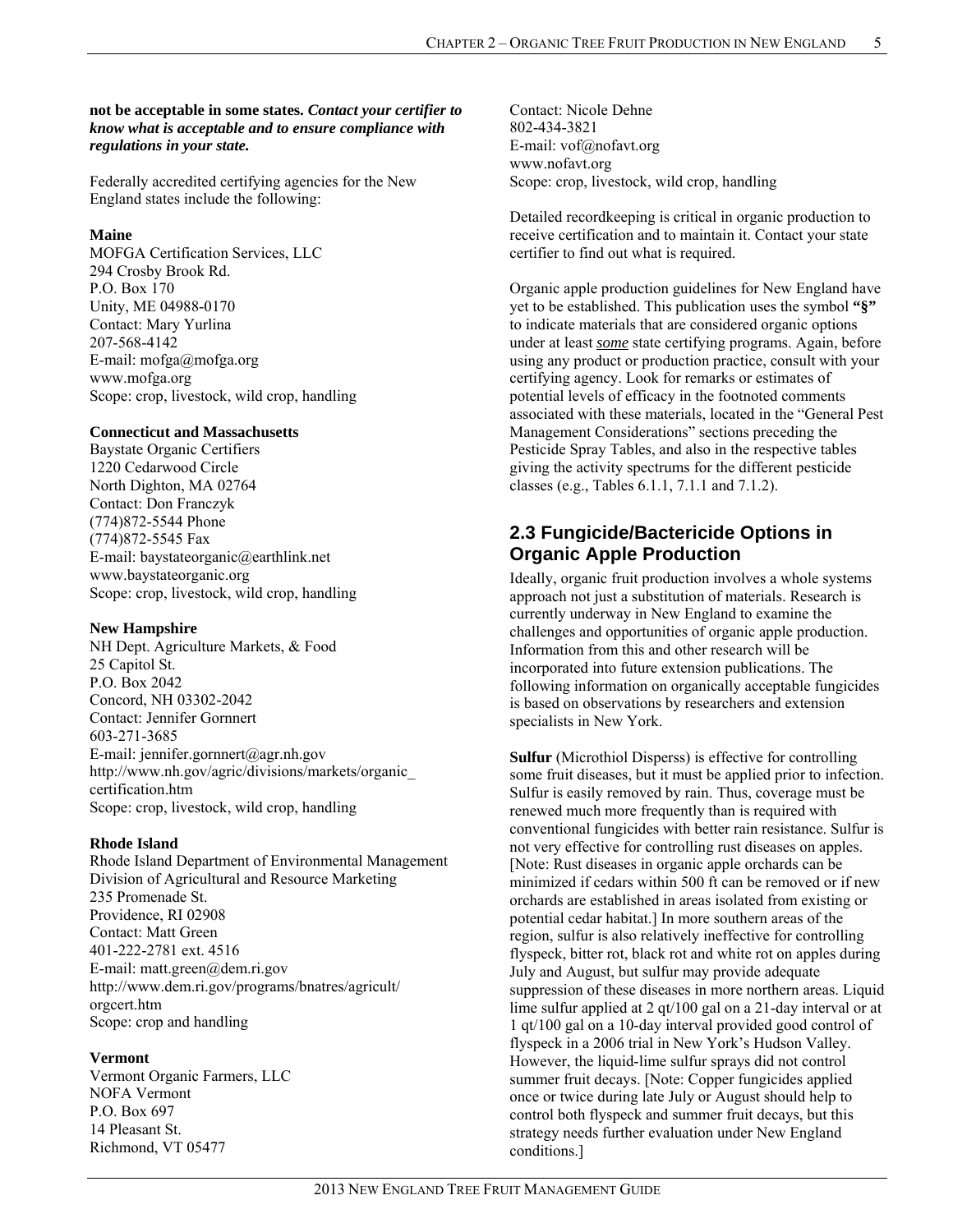Whereas wettable sulfur has no post-infection activity, liquid lime sulfur provides 60–70 hours of post-infection activity against apple scab (counting from the beginning of an infection period). Liquid lime sulfur is also useful to "burn out" scab infections when they appear on leaves, but it has no activity against scab during the incubation period between 70 hours post-infection and appearance of symptoms. Unfortunately, research has shown that both sulfur and lime sulfur can suppress photosynthesis which can reduce yield (Burell, 1945; Palmiter and Smock, 1954). Therefore, the number of sprays should be kept to a minimum.

**Copper** fungicides (Champ, Nu Cop) also control many tree fruit diseases, but copper causes phytotoxicity under certain conditions. Copper is extremely phytotoxic to foliage on sweet cherries. On apples, copper applied between half-inch green and bloom usually causes fruit russetting. Copper applied between bloom and roughly July 4 will cause blackening at the lenticels. Copper applied later in July will provide excellent control of sooty blotch and flyspeck on red apple cultivars, but July applications may still cause severe fruit discoloration of yellow cultivars.

#### **Note: Very few copper fungicides have labels that allow application to apples after bloom.**

Summer applications of copper fungicides have been used effectively to control bacterial leaf spot on peaches, but care is required to avoid a build-up of copper residues that can result in severe leaf injury on peaches. Repeated summer applications of copper on peaches should be avoided unless rainfall has removed the residue from the previous application. Copper has also been used to control cherry leaf spot on tart cherry.

*Bacillus subtilis* (Serenade**)** is a biofungicide labeled for control of fire blight, apple scab and powdery mildew. Serenade is a wettable powder formulation of the bacterium *Bacillus subtilis*, a common soil resident. The bacterium acts by releasing cell contents during growth in order to eliminate or reduce competitors in its immediate environment. Serenade is relatively ineffective for controlling fungal diseases under the climatic conditions that exist in the Northeast. When used alone, Serenade provides only partial control of fire blight. In alternation with streptomycin, it sometimes provides control approaching that of a full streptomycin program. Serenade should be applied as a preventive and can be applied up to and including the day of harvest.

**Potassium bicarbonate** (Kaligreen, MilStop) has variable activity as a fungicide. This material does not have postinfection activity and therefore needs to be applied prior to infection. In addition, it has a short residual period and repeated applications are necessary. Bicarbonate products may provide some control of diseases, but have been insufficient in trials as an ineffective fungicide alone.

**Hydrogen dioxide (Hydrogen peroxide)** (StorOx and OxiDate) kills fungi and bacteria via surface contact with the organism. OxiDate is labeled for control of diseases in the field whereas StorOx is labeled for use as a surface disinfectant and as an antimicrobial for hydro coolers and water flumes. Hydrogen peroxide does not have residual activity, nor will it control fungi or bacteria that have already penetrated host tissue. Thus, it must be applied after pathogens have been deposited on plant surfaces but before they can initiate infections. Field applications to apples are not recommended because OxiDate can cause severe fruit russetting under certain conditions. Controlled inoculation trials indicate no significant effect of OxiDate on fire blight infection of apple.

**Streptomycin** (Agri-mycin) is a bactericide used for control of fire blight of apples and pears. It is formulated as streptomycin sulfate in a 17% wettable powder. Streptomycin is commonly used during bloom at the rate of 1/2 lb/100 gal for fire blight control. It can be applied to pears until 30 days before harvest and to apples until 50 days before harvest. However, summer sprays of streptomycin are NOT recommended, except following a hailstorm.

Resistance to streptomycin is widespread among populations of the fire blight bacterium in Pacific Coast and Midwest production districts, and has recently been detected in NY. Indiscriminate use of this material (e.g., summer sprays) will hasten the development of resistance. [Note: Growers must contact their certifying agency to determine acceptable streptomycin formulations since some are not allowed under organic rules.]

In a review of biocontrols labeled for use against fire blight, University of Massachusetts research showed that overall, biocontrols were not as effective as streptomycin against blossom blight. Biocontrols were effective in far fewer tests, and if effective, generally controlled blossom blight half as well as streptomycin.

## **2.4 Insecticide Options in Organic Apple Production**

**Kaolin clay (**Surround**)**, when used properly, has proven an effective organic option to deter pear psylla on pears, and plum curculio and first generation codling moth damage on apples. Later season use can suppress apple maggot damage and second generation codling moth, but when used past early July when apple maggot becomes a threat, the increased chance of a bothersome amount of Surround residue remaining on apples at harvest becomes a limitation. Also, full season use of Surround has been associated with an increase in mite populations.

**Azadirachtin** (Aza-Direct, Neemix) is derived from the seeds of the neem tree, *Azadirachta indica*, which is widely distributed throughout Asia and Africa. Azadirachtin has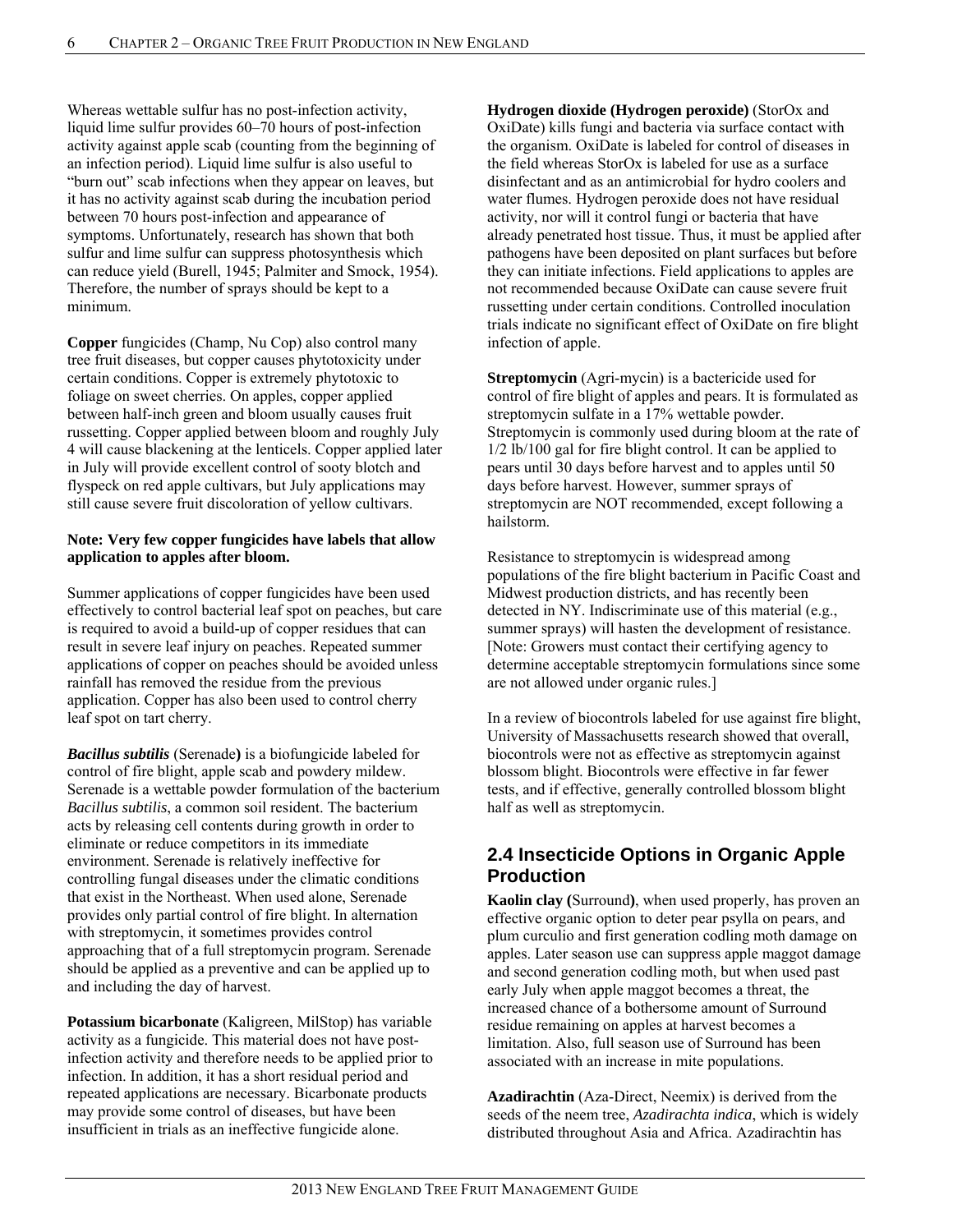been shown to have repellent, antifeedent, or growth regulating insecticidal activity against a large number of insect species and some mites. It has also been reported to act as a repellent to nematodes. Neem extracts have also been used in medicines, soap, toothpaste and cosmetics. It shows some activity against leafminers, leafhoppers, mealybugs, aphids, caterpillars, tarnished plant bug and pear psylla, but repeated applications at short intervals are probably necessary for acceptable control of most pests. Azadirachtin is relatively short-lived and mammalian toxicity is low (rat oral LD50 >10,000). It can be used up to and including the day of harvest and reentry is permitted without protective clothing after the spray has dried. It is relatively nontoxic to beneficials, but toxic to fish, aquatic invertebrates, and bees exposed to direct treatment, although relatively non-toxic when dried. It is therefore categorized as having a moderate bee poisoning hazard.

**Clarified Neem oil** (Trilogy) is labeled for a wide range of pest control or suppression uses, including use as a fungicide, insecticide, and miticide. Specific uses have not been well-studied for every labeled pest; rates suggested on the label also vary widely. Neem oils have been found to suppress European apple sawfly and may deter feeding or egg laying of other insect pests. Research on its use as a scab fungicide has shown that it is ineffective as a standalone material. Because Trilogy is an oil-based material cautions against mixing with other pesticides incompatible with oil, such as sulfur, should be followed. Trilogy applications have been found to form a persistent film on fruit and foliage that may make removal of residues such as kaolin difficult at harvest or packout. This product is toxic to bees if exposed to direct treatment and is hazardous to fish and aquatic invertebrates.

*Bacillus thuringiensis* (Dipel, Deliver, Biobit, Javelin, Agree) is a microbial insecticide specific for the control of caterpillars. It contains spores and crystalline endotoxin that must be ingested by larvae with high gut pH to provide control. It is effective against many fruit pests, including leafrollers and fruitworms. Although this material will control codling moth and other internal lepidopterous apple pests, it is not as effective as most conventional insecticides. One exception is the obliquebanded leafroller, which has become so difficult to control with conventional toxicants that the Bt products work at least as well as any material available. Compared to conventional insecticides used against these pests, Bt insecticide coverage should begin earlier and requires shorter intervals between spray applications. This material is exempt from requirements for a tolerance on all raw agricultural commodities, thus it can be sprayed up until harvest. It is harmless to humans, animals, and beneficial insects, including the honey bee.

**Spinosad (**Entrust, GF-120**)** is the same active ingredient in the conventional insecticide SpinTor. Entrust is an organically accepted formulation that can provide good control of codling moth, leafollers, and fair control of apple maggot and spotted tentiform leafminer. Formulations with

an attractant bait (GF-120) can be used at low rates to manage fruit flies.

**Pyrethrin** (Pyganic) is a material that has been used against European apple sawfly and for short term (relative to conventional insecticides) control of plum curculio, codling moth and apple maggot. Pyrethrins are rapidly broken down when exposed to UV-light and therefore applications before dawn or in late evening are recommended. For the duration of control it provides, Pyganic would be more expensive than conventional insecticides or other organic options as the foundation for an insect pest management program.

**Insecticidal soaps** (M-Pede) are concentrates made from biodegradable fatty acids and are contact insecticides that can be effective against such soft-bodied arthropods as aphids, mealybugs, and psyllids. They can provide suppression of pear psylla when used in a seasonal spray program, but the residual period is short, and uniform drying conditions are required to prevent droplet residues on the fruit surface. They have a low bee-poisoning hazard.

**Horticultural oil** is an effective tool against mite pests, San Jose scale, and pear psylla, and can contribute to suppression of codling moth and spotted tentiform leafminer. Oils act as physical pesticides by creating a film over eggs, spores, or soft-bodied insects, thus suffocating them. A dormant (or prebloom) oil application can help manage mite populations; additional summer oil applications can also lower populations. However, some apple varieties have different sensitivities to summer oil sprays and use may result in fruit and foliar damage.

**Codling Moth Granulosis Virus** (Carpovirusine, Cyd-X). These products contain an insecticidal baculovirus, *Cydia pomonella* granulovirus, which is specific to the larval form of the codling moth, and is registered for use in apples, pears, and (Cyd-X only) plums. This biological insecticide must be ingested in order to be effective. The virus infects the moth larvae and causes it to stop feeding and eventually die. After death, the larva disintegrates, releasing the virus, which may infect other codling moth larvae upon ingestion. Applications are recommended at egg hatch, before the larvae penetrate the fruit. Best results are seen with repeated applications for each generation during the growing season. No adverse effect to fish, wildlife or beneficial organisms has been observed; it has a low bee-poisoning hazard.

**Synthetic pheromones** are available for disrupting the chemical communication of certain insect pests, thereby preventing them from mating and producing larvae that injure the crop. Pest-specific pheromones are released from dispensers or microcapsules placed in the orchard before the initiation of flight, and can reduce or in some cases eliminate the need for supplementary insecticidal sprays. This approach works best in large (5-10A or more), rectangular plantings, where the pheromone concentration in the air is more uniform and can be maintained at a high level. Border insecticide sprays may be needed in orchards